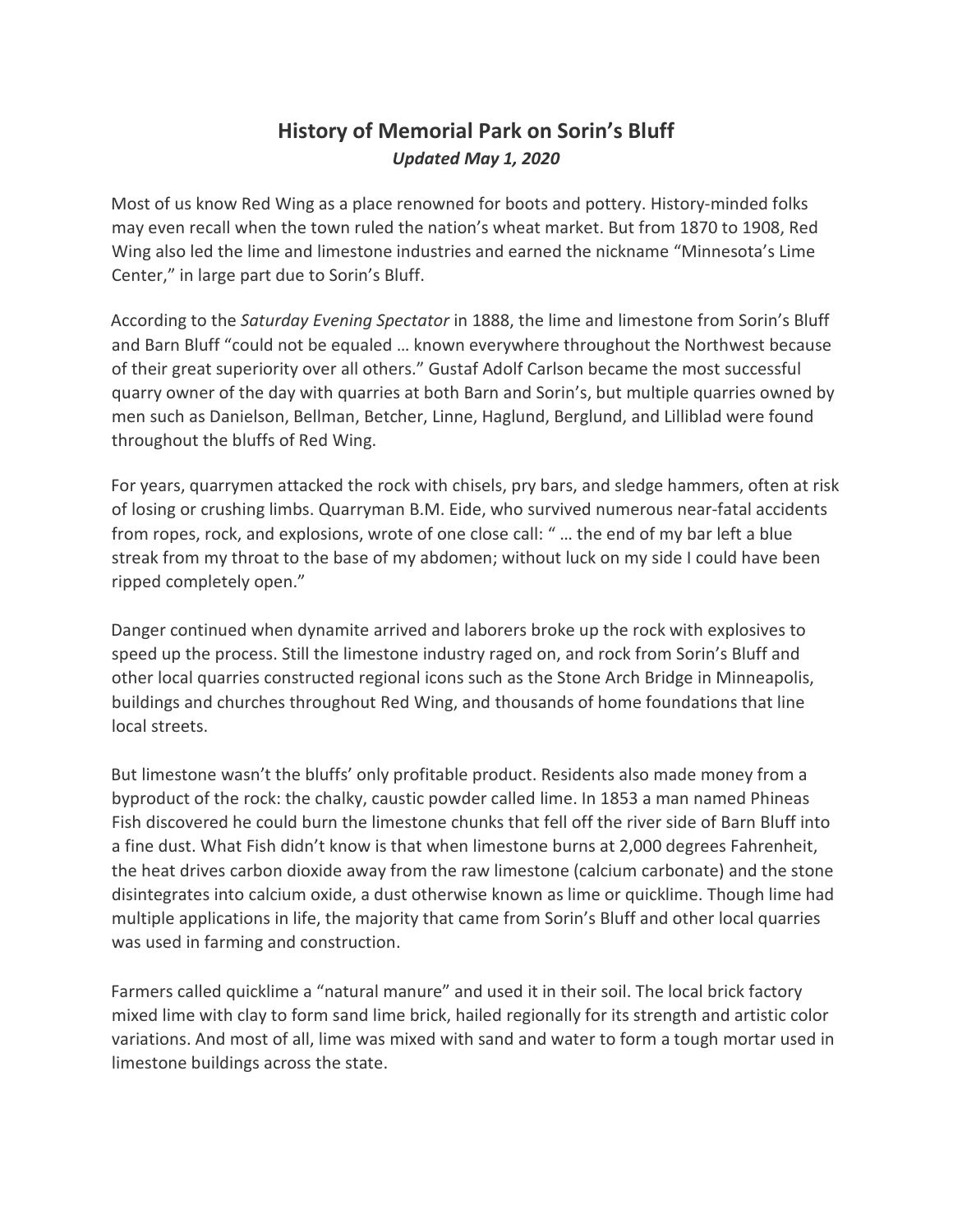As Eide wrote, lime kilns "pop[ped] up like toad stools" during the 1870s in Red Wing. Quarrymen first built small "pot kilns" but soon improved the process with taller, cone-shaped "perpetual kilns" that burned 24 hours a day. Small tracks with railcars were built along the sides of bluffs to carry stone from the quarries to kilns (one traveled from the Lower Quarry of Sorin's Bluff down the hill, under Seventh Street, to a kiln near Barn Bluff). Laborers then hauled limestone into the kilns from above and withdrew lime from the bottom without putting out the fires.

Kilns earned names like "Siberia" because of their unrelenting heat, and as author Ida Lein wrote, the work was difficult. "If one survived the ordeal of quarrying the stone and charging the kiln, and hadn't succumbed to the  $CO<sub>2</sub>$  from the burning limestone, the operator could look forward to having the lump lime dust irritate the skin." There was one high point, she notes: "The pleasures came when the young folks, neighbors from country and village, came about dusk, to enjoy a few hours' frolic in the light from the fireplace."

By 1879, Red Wing's four lime companies operated roughly 12 kilns on Sorin's and Barn bluffs, creating 500 barrels of quicklime daily. But the industries were not to last. Around 1900, lime starting growing out of favor as the country took interest in newer concrete blocks and Portland cement.

The people of Red Wing were also growing weary of quarrying. Dynamite blasts shook dishes in kitchens across the East End, the local paper reported "explosions felt over the entire city," and people as far as Ellsworth complained of the tremors. Workers needed to constantly feed the kilns with local lumber, and the landscape was gradually growing bald. Worker injuries were ever-present and residents worried that boys playing on the bluffs were using dynamite storage areas for target practice.

When a railroad company secured a contract to remove 200,000 feet of stone from Barn Bluff, citizens began to worry that Barn Bluff and Sorin's Bluff would someday disappear. In the spring of 1907, spurred to action by the editor of the *Daily Republican*, Jens Grondahl, citizens decided to rally. A year later, after hardy debate and campaigning, the contractors ended their quarrying in May of 1908.

With the industry already declining and the great controversy that had roiled, the lime and limestone industries in Red Wing quickly died. For a while, Sorin's Bluff sat quiet.

## **Sorin's Bluff Becomes a Park**

In the early 1900s, the local Women's Community Association and their tireless president, Henrietta Pratt Taber, worked diligently to raise money for local causes. In 1923 they had accumulated \$2,500 for a new Central Park band shell when they decided to change plans and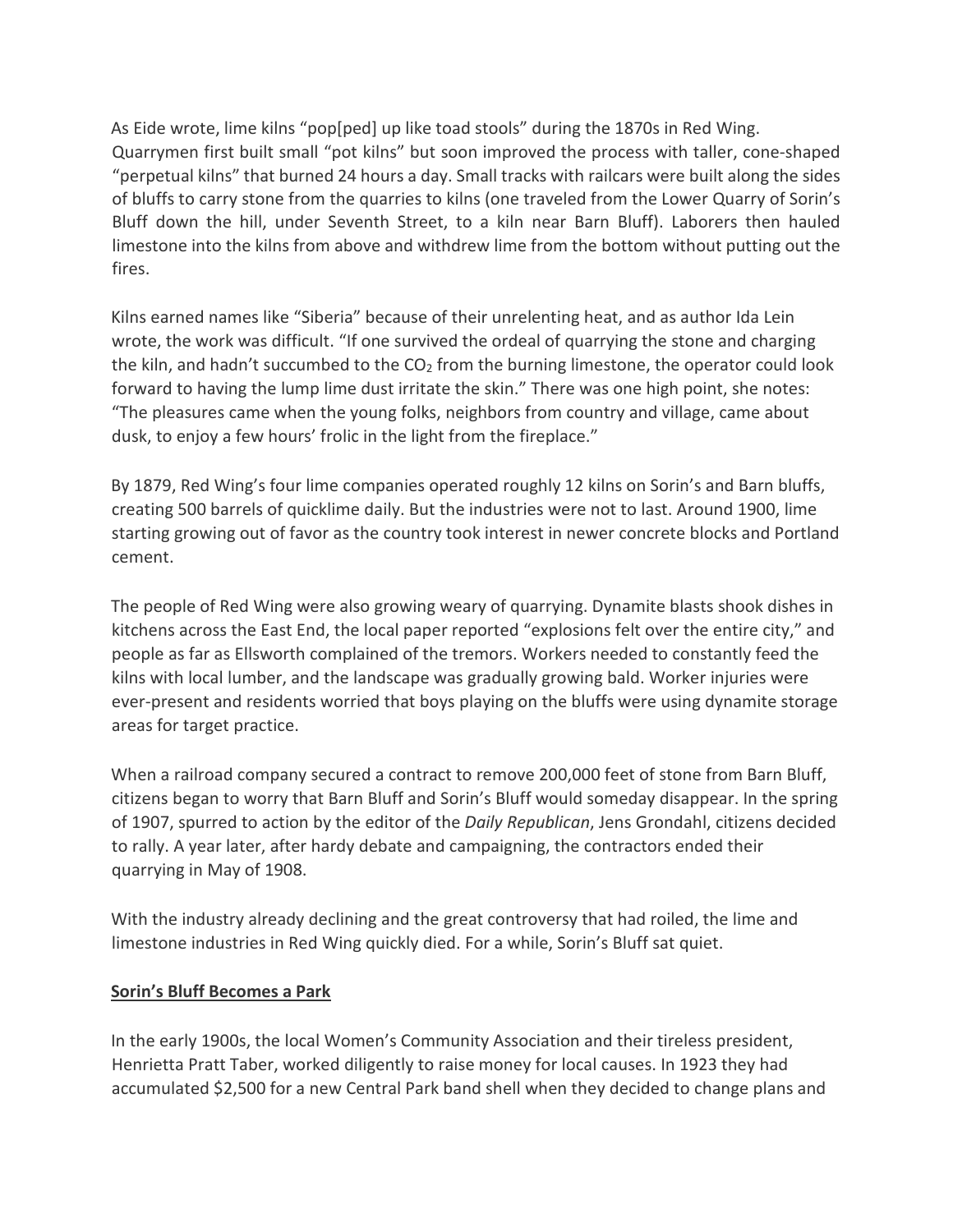donate their funds to the newly formed Goodhue County Soldiers' Memorial Association, whose main charge was to find a place to honor the area's soldiers. The two groups eventually raised \$6,000, but they still didn't have a memorial location. Then 1927 brought a welcome surprise.

William Lawther, one of Red Wing's former wealthy citizens who had moved to Dubuque, Iowa, donated \$10,000 to purchase land for the memorial shortly before he died. In turn, the Memorial Association purchased 99 acres of Sorin's Bluff for \$5,000, built a road to the summit, and used the rest of the funds, as directed by Lawther, for a park and "a grand gateway" as an entrance. That gateway of St. Cloud granite still stands. Local newspapers also called upon citizens to register the names of fallen heroes so a tree could be planted in the park in their honor.

The *Goodhue County Tribune* reported that plans were for "landscaping of the summit in such a way as to provide for children's playgrounds and for fields for various athletic sports." In his ceremony address, Dr. M.W. Smith, President of the Goodhue County Soldiers' Memorial Association, said the park was given to the community for two reasons. The first, "…. to commemorate the valor and sacrifices of those who ventured all for the sake of their country; the second, for greater opportunities for outdoor recreation, not only for our children but for ourselves as well."

Dedication ceremonies on Sunday, September 19, 1929, began with a parade along East Seventh Street filled with marching bands and veterans' groups, including soldiers from the Spanish-American War. Congressman W.I. Nolan said, "It is proper and fitting that such a monument should not be one which will perish under the ravages of time. Bronze or stone may crumble, but this everlasting hill will stand here for all ages to come…."

## **Memorial Park Finds Renewal**

For the next few decades, Memorial Park on Sorin's Bluff stood as a symbol of pride and of Red Wing's dedication to its natural spaces. People walked the trails and picnicked in the quarries. They enjoyed the views and gathered there for Sunday drives and holidays. It was also a quiet place of reflection for many who trekked up by foot to revel in a bit of solitude.

But over the years, the park deteriorated. Brush and buckthorn eventually grew up in the quarries. Rock steps crumbled and cement picnic tables collapsed. Weeds overtook the park and by the early 1970s, the park was better known for late-night revelries and high-school pranks than family outings and nature walks. Memorial was still beloved, but it was tired and in need of revitalization.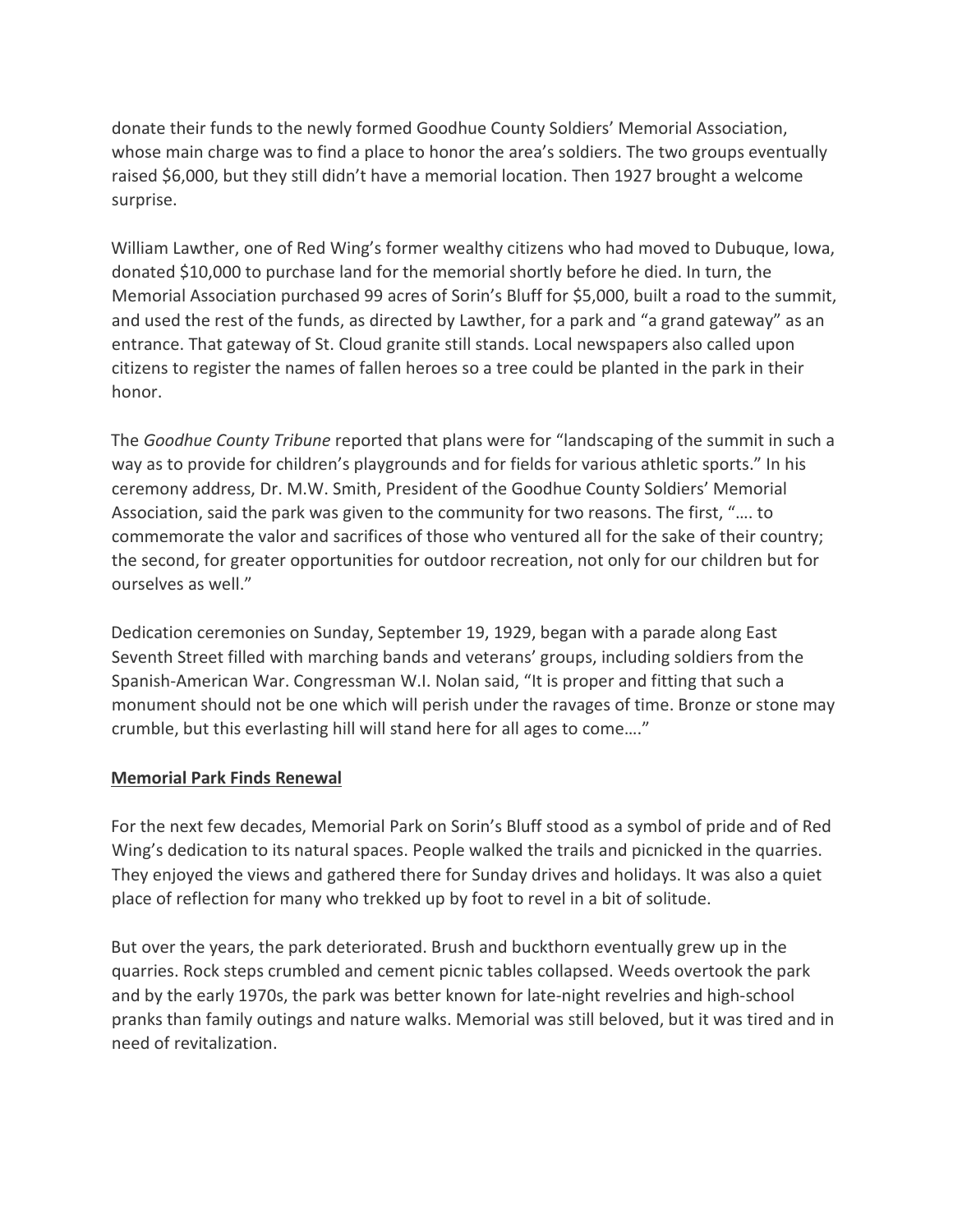Then in 2010, Red Wing started rallying again around the park. A few years earlier, the Red Wing Area Mountain Bikers Organization (RAMBO) had started to clear trails along the eastern side of the bluff, the disc golf course on top lured a few folks to play, and interest in Sorin's Bluff started growing again. Then from 2011 through 2016, a full-fledged community effort with hundreds of volunteers worked together to make Memorial Park a community gathering space again.

Live Healthy Red Wing worked to energize the community and organize volunteers, including hundreds of high school students, to cut down buckthorn and clear out trails and quarry areas. Groups mobilized to build and map new mountain bike trails, hiking trails, cross country ski trails, and snowshoe trails.

The Red Wing Area Fund and the City of Red Wing formed a public-private partnership and through a variety of sources, including state grants and generous philanthropic donations, funded pavilions, picnic areas, fire pits, and restrooms, along with safety features and kiosks that highlighted historical details and photos.

It was important that Memorial Park be accessible to everyone, so funds and volunteer work also went toward creating wheelchair-accessible trails in the Lower Quarry and making picnic tables, benches, and quarry overlooks accessible. Workers and volunteers also revived or built numerous trails accessible by foot from neighborhoods around the bluff. These included the Bluff Street Cow Path, Wilkinson Street trail, Mississippi National trail head, and limestone steps at Bush and 13<sup>th</sup> Streets.

Since 2016, improvements have continued. The City of Red Wing has worked closely with the DNR to increase preservation through controlled burns to maintain the natural prairies and bring back habitats. The disc golf course saw improvements, and maintenance increased across the entire park.

Most recently, in early 2018, resident Bob Behrens and the Noontime Kiwanis Club starting reaching out to the community to raise funds to renew one final favorite spot—Memorial Park's main overlook—as the organization's 100<sup>th</sup> Anniversary Community Service Project.

This overlook atop the bluff has been a prized location for many local and visitors. But the stone wall is now deteriorating and the area is rundown. Public outreach efforts in 2019 found that people have a strong attachment to this space, love the views, and want more accessibility so it's available to everyone.

In the spring of 2020, City Council members approved a pedestrian-focused, accessible design that features a circular viewing plaza, a flag pole with sculpture area, amphitheater-style seating, and three parking stalls with an additional adjacent parking area.